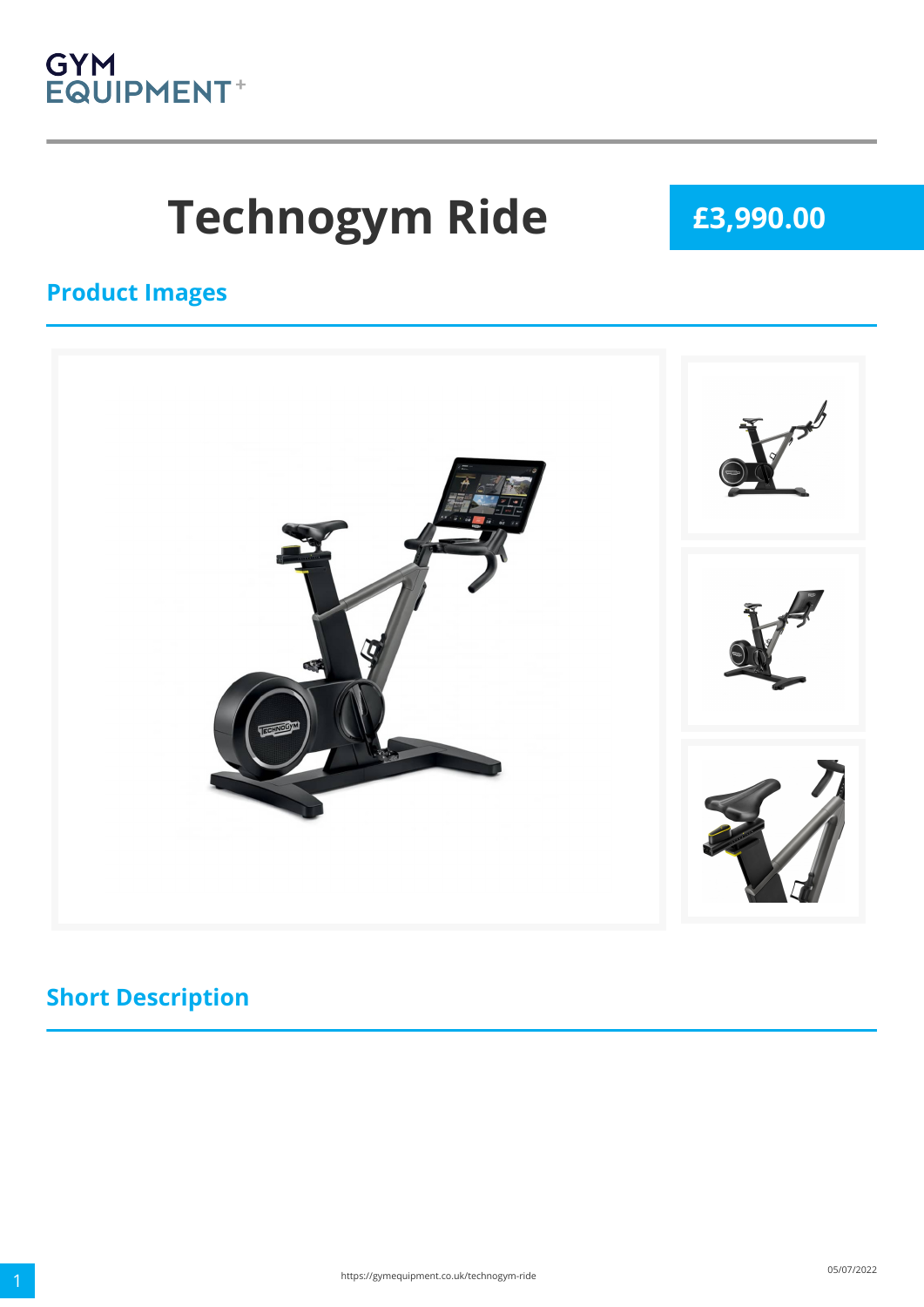

As close as you'll probably get to outdoor cycling, the Technogym Ride is an indoor cycle that excels in all areas. From the build quality to the functionality and the interactivity, it really does have it all. The console provides you with 22" of HD quality and integrated apps for training like Rouvy,m Zwift, Strava and of course the Technogym app.

But the key features of the Technogym Ride are the ability to experience slope resistance, change gears as with a road bike and watch your pedal power as an image to see how and exactly where you're powering your ride. Adjustable, comfortable and above all extremely high quality from Technogym.

## **The Technogym Ride Experience**

That's what it is - a true riding experience every time you train. With it's fully integrated 22" display you can fully immerse in your now personalised workout experience. There's very little set up required, but you can adjust everything to get the most comfortable riding position.

With the responsive and natural pedalling system, adapting to the feel of your movements. It offers and incredibly realistic riding feel. Experience your favourite cycling routes on outdoor tracks, the gradient and speed of each is matched as you pedal.

## **Key Features**

- Easy to use sit on and ride
- Gradient resistance controls through screen
- Shift gears using the configurable keys
- Outdoors Console feature, pedal using all the gears
- Create your own personalised workouts
- Versatile and easy to use gear ratios
- Pedal Printing for cadence, symmetry and circularity in motion
- Adjsuatble crankset length to 3 different positions, 17- 17.2- 17.5cm.
- Ultra-fast reaction time ranging from 1-1000 Watts in 0.5 seconds, for the most realistic ride